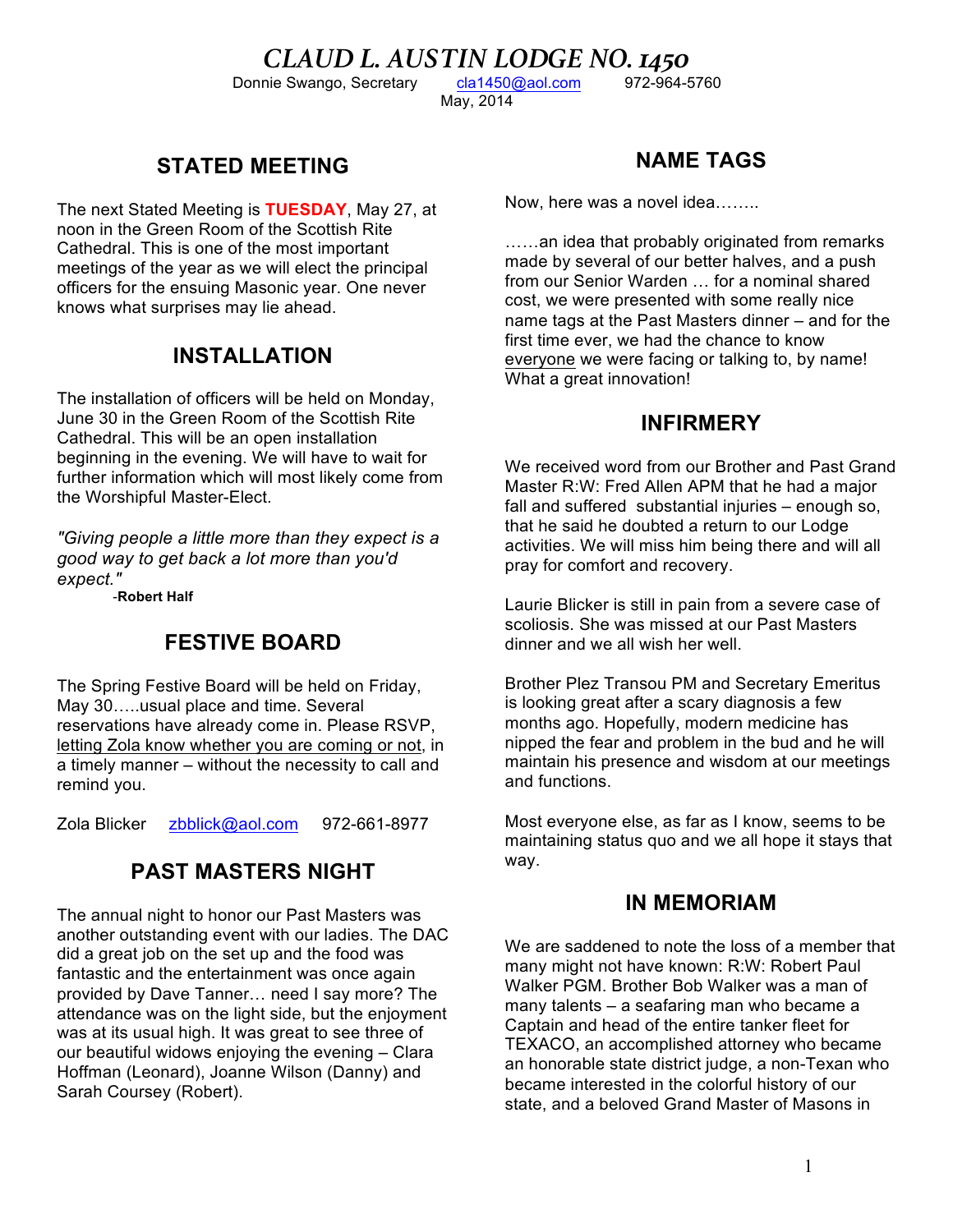Texas. He lived in Port Arthur for many years and in Richmond as his health declined with Alzheimer's. Those of us who had the privilege of knowing and traveling with him will cherish those memories.

# **ROSTER CORRECTIONS/CHANGES**

The following is current information. I can only keep it current IF you will notify me of any changes in your information:

Ed Kirkpatrick DDGM (past)

Michael Pappas Middle name - Richard

#### **MEMBERSHIP COUNT**

To keep everyone informed on the membership count, since we have capped it officially, we had 76 members at the time we voted on the cap to keep the membership at no more than 75. With the death of R:W: Brother Bob Walker, we are now at the cap and there is a waiting list with two petitions in the file. The waiting list will be maintained on a first come, first served basis as openings occur.

#### **CALENDAR**

#### **MAY**

| 27 <sup>th</sup><br>30 <sup>th</sup> | <b>Stated Meeting</b><br><b>Festive Board</b> | Green Room<br>DAC |
|--------------------------------------|-----------------------------------------------|-------------------|
| $\frac{JUNE}{30^{th}}$               | Installation                                  | Green Room        |
| <b>AUGUST</b>                        |                                               |                   |
| 25 <sup>th</sup>                     | <b>Stated Meeting</b>                         | Green Room        |
| 29 <sup>th</sup>                     | <b>Festive Board</b>                          | DAC               |

#### **TIME FOR CHANGE?**

It has been brought to my attention that there might be a need for change, to bring things more in line with today's technology, to kick things up a notch, to make things more first class for our first class Lodge.

I have tried to do everything to the best of my ability, trying to maintain simplicity without the modern hi-tech displays that might show us in a different light…to ourselves and others. First of all, I don't have that knowledge or software; and second, that's not me.

I have always felt that communication should be key with membership; at least a periodic newsletter and an up-to-date roster. Both are good for our members, whether they actively attend or not… and, hopefully, for our widows, too.

What I publish, however, might be getting old and boring. And there are no doubt others who could do a much better job. And that's okay. We are an old fraternity, but we don't have to operate that way.

As far as being the Secretary of the Lodge, I enjoy the "job"….. and there is a lot to do, surprisingly. After 10 years as Secretary of Dallas Lodge and 9 years as Secretary of Claud Austin Lodge, I think I know the ropes pretty well. But what I know is not something that several others in our Lodge don't already know or can't figure out.

I have been told there is a "line up" of Brethren to assume the post should I leave…which indicates desires, in a nice way, to assume the duties of Secretary.

The office of Secretary, being an elective post, is always open for anyone who is interested and has a desire to serve for several years -- as it has been said, the Secretary is the glue that holds a Lodge together year after year. I can't attest to that as we have had some really good leadership.

Stepping down has entered my mind because of the expressed desires to make what I do better, more up to date, classier, etc. However, I believe there is too short a time right now with lots of work to do at year end and year beginning to just walk away.

So, I will leave it up to the Lodge, just as I have done every year at the May Stated Meeting, for you members to be judge and jury and I promise to abide by your decision.

*"Excellence is...Caring more than others think is wise;*

*Risking more than others think is safe; Dreaming more than others think is practical. Expecting more than others think is possible."* -**Winston Churchill**